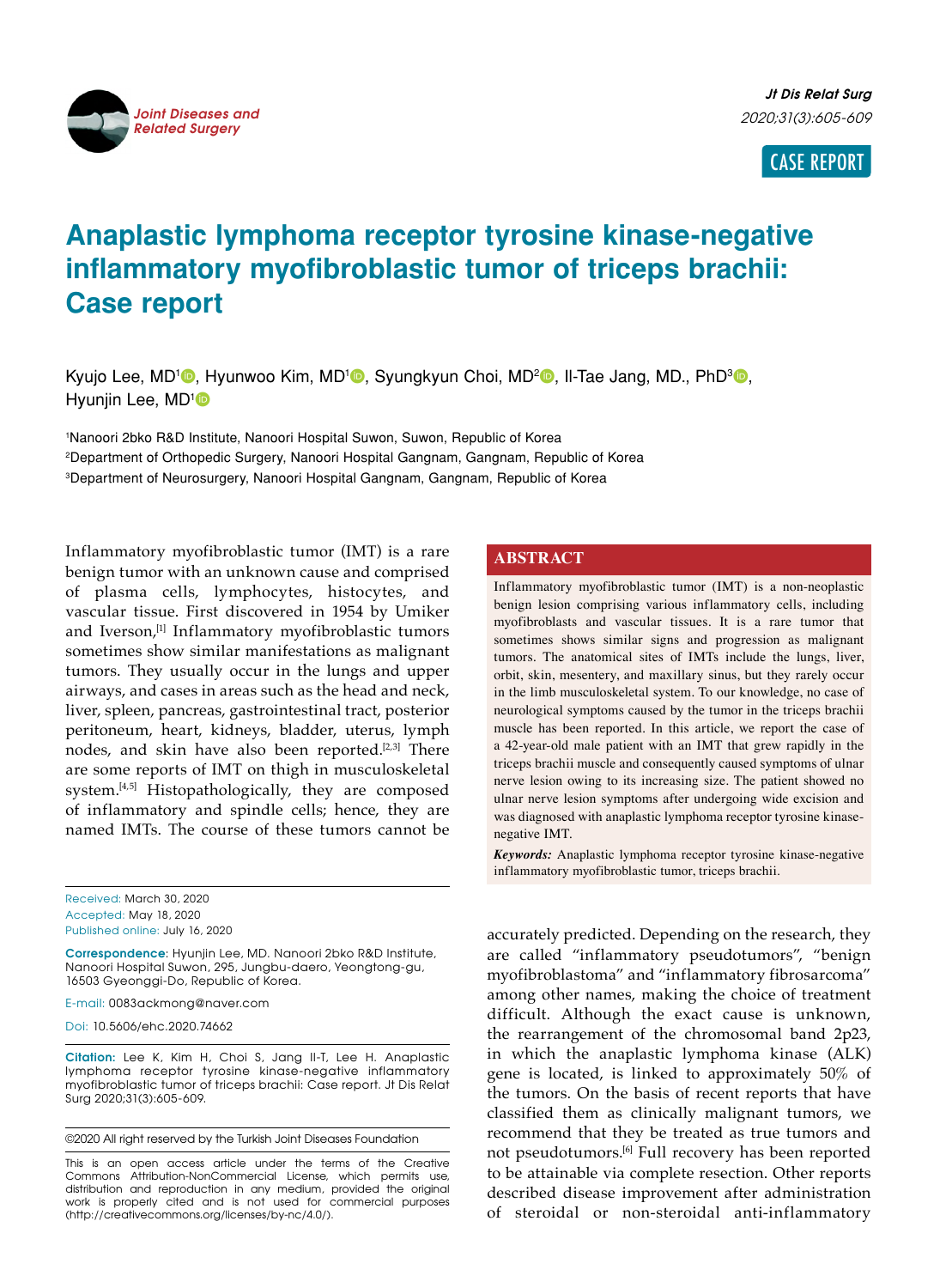medication.[7] Moreover, symptoms subsided after chemotherapy with drugs such as crizotinib and clarithromycin.[8,9] In this article, we report the case of an ALK-negative IMT that showed symptoms of an ulnaris nerve lesion, with the tumor occurring and growing rapidly in the triceps brachii muscle, within the limb musculoskeletal system, before improvement of the symptoms with surgical treatment.<sup>[10]</sup>

# **CASE REPORT**

The patient was a 42-year-old male who was admitted for a rapidly growing mass in the left posterior humeral area first palpated one month before admission. The patient reported dropping objects when lifting with the left hand and desensitization on the left side, with motor strength grade IV. He had no specific findings in the past or relevant family history. His laboratory results were normal. On physical examination, the left side showed signs of desensitization, numbness in the ulnar nerve area, hand vibrations during fine motions, and decreased grip strength to motor strength grade IV+. The tumor was firm and non-movable during palpation and showed a positive Tinel sign. On the upper arm magnetic resonance imaging performed



**FIGURE 1.** On coronal section of T2-weighted magnetic resonance imaging of arm, intermediate-to-high signal intensity observed in wellmarginated mass of ulnar nerve region of triceps brachii, measuring 2.9x2.5 cm, was observed.

in another institution, a well-marginated mass in the area of the ulnar nerve region of the triceps brachii, measuring 2.9¥2.5 cm, was observed. On T2-weighted imaging, intermediate-to-high signal intensity



low-to-intermediate signal intensity with a signal somewhat higher than that of muscle was detected.



**FIGURE 3.** A mass in triceps muscle parenchyma, clearly isolated from surrounding muscle parenchyma, was found on operation field.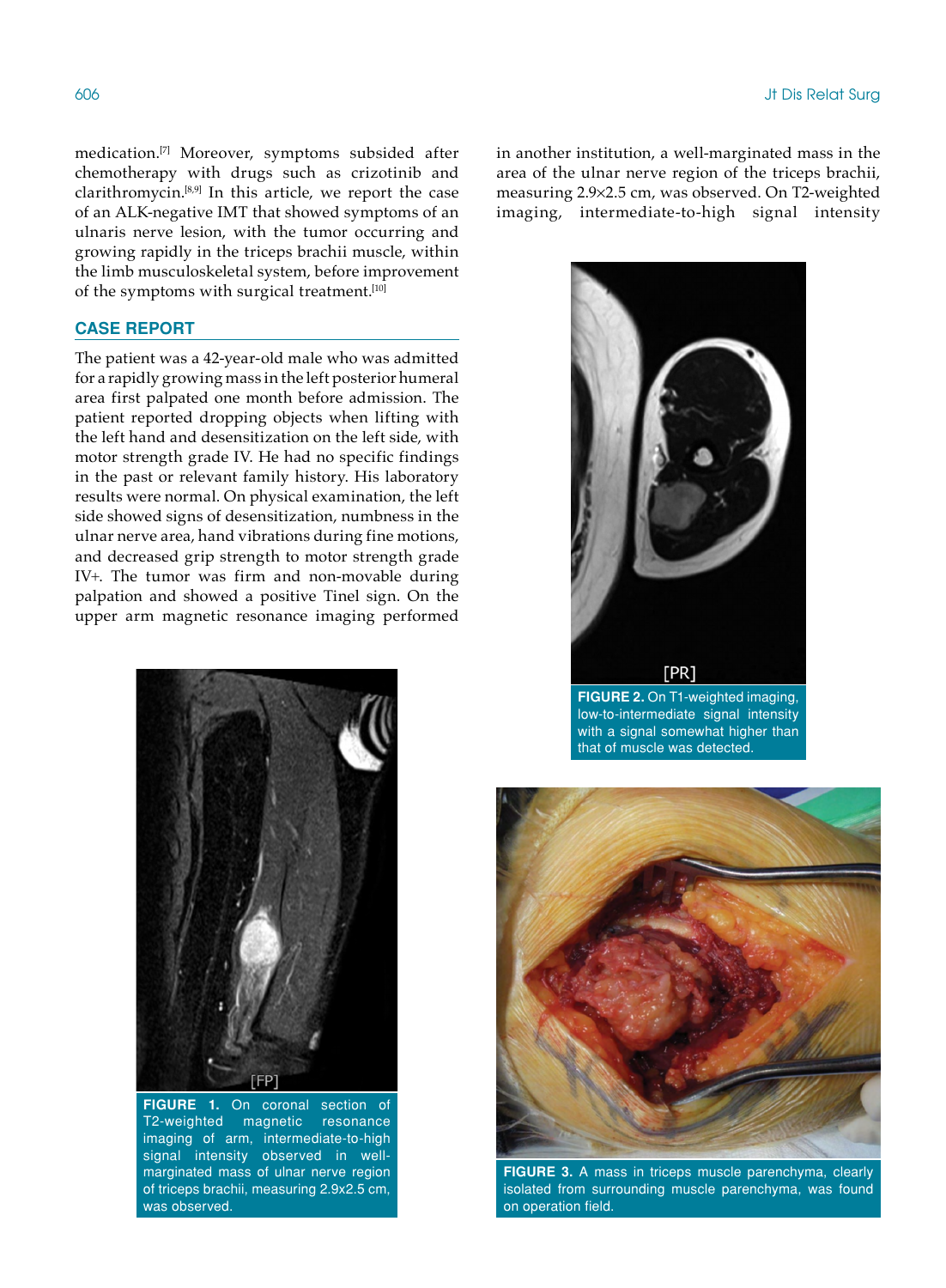

was observed (Figure 1). On T1-weighted imaging, low-to-intermediate signal intensity with a signal somewhat higher than that of the muscle was detected (Figure 2). An operation was performed, and a mass in the triceps muscle parenchyma, clearly isolated from the surrounding muscle parenchyma, was found. No infiltration into the parenchyma of the muscle was observed (Figure 3). As the mass compressed the ulnar nerve, a wide excision was performed with attention to the ulnar nerve. Under light microscopy, myofibroblastic spindle cells, myofibroblasts, collagen, various plasma cells, lymphocytes, and histocytes

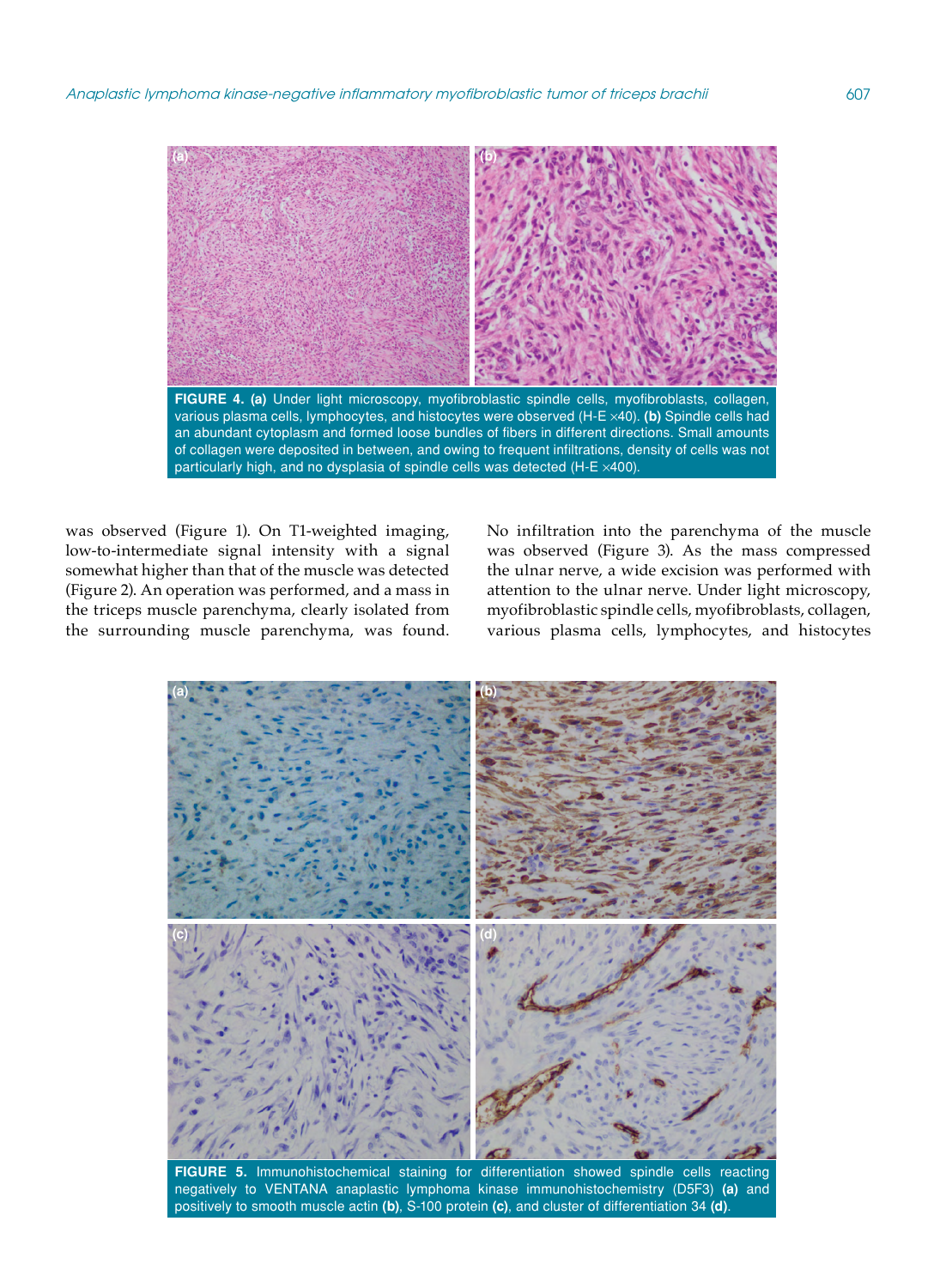were observed (Figure 4a). The spindle cells had an abundant cytoplasm and formed loose bundles of fibers in different directions. Small amounts of collagen were deposited in between, and owing to frequent infiltrations, the density of the cells was not particularly high, and no dysplasia of spindle cells was detected (Figure 4b). The immunohistochemical staining for differentiation showed spindle cells reacting negatively to VENTANA ALK immunohistochemistry (D5F3) (F. Hoffmann-La Roche, Basel, Switzerland) (Figure 5a) and positively to smooth muscle actin (SMA) (Figure 5b), S-100 protein (Figure 5c), and cluster of differentiation 34 (Figure 5d). Thus, a diagnosis of ALK-negative IMT was established. Pathological examination revealed that the tumor margin was free of tumor cells. All symptoms of the patient due to ulnar nerve compression were improved. No recurrence was observed in the last 12 months, and the patient's condition is currently being followed-up with observation. A written informed consent was obtained from the patient.

# **DISCUSSION**

The IMTs are most prevalent in the lungs. As IMTs in the lungs have a mild clinical progression with rare metastases and relapses, they were once called "inflammatory pseudotumors" because they do not have the characteristics of typical tumors.[11,12] In comparison, Inflammatory myofibroblastic tumors in organs outside of the lungs are known to be relatively rare, have poor prognosis, and occur in various organs. The prognosis is known to depend on the area in which the tumor occurs. Coffin et al.[13] reported 84 cases of extrapulmonary IMTs, of which three (3%) occurred in the extremities. Maschiocci et al.[14] reported seven cases of IMTs in the extremities. Inflammatory myofibroblastic tumors in the limbs have only been reported in only one or two cases; hence, little is known about the incidence and prognosis of the tumors.[15,16]

In this tumor, fibroblasts and myofibroblasts forming a cell bundle proliferate and are accompanied by the infiltration of chronic inflammatory cells. Immunohistochemical staining showed myofibroblasts reacting positively to vimentin and SMA in particular, reacting partially positively to desmin and cytokeratin, and expressing the ALK-1 protein (p80). Recent cytogenetic studies of inflammatory myofibroblastoma have revealed that about half of these tumors are caused by a clone rearrangement at the chromosome 2p23 site. The chromosome 2p23 site contains the ALK gene, and if this site is mutated, the IMT expresses ALK. A mutation in ALK was first documented in anaplastic large cell lymphoma (ALCL). ALK-positive ALCLs and IMTs have a better prognosis.[17] These findings suggest that IMT is neoplastic. Reports regarding the disease have described cases in which trauma, surgery, autoimmune reactions, infections, Epstein-Barr virus, and other factors were the causes, but in most cases, the exact cause and etiology were unknown.[13,18] The patient in the present case also had no history that could have caused the disease.

Only few reports have described malignant changes of IMTs in the soft tissues of the extremities. On the basis of our literature search, only Donner et al.[19] performed a surgical resection of IMTs in the soft tissues of the forearm and reported one case with a 12-year follow-up in which five relapses occurred, after which malignant changes occurred.

In this case, the borderline was clear, but the characteristics of a histologically low-grade malignant tumor were detected. Furthermore, immunohistochemical staining was positive for SMA but negative for ALK, which led to the diagnosis of ALK-negative IMT. As reported in the literature, inflammatory myoblastoma (inflammatory fibrosarcoma) lacks morphological factors and has a relatively low proliferative index, making it either a tumor with an unpredictable prognosis or a low-grade sarcoma; hence, total tumor resection and long-term regular follow-up are needed.[20,21] In the present case, a wide excision was performed for the IMT, and outpatient follow-up was conducted. No widely accepted theory exists, and research is needed regarding the effects of adjuvant treatment after the surgical resection of IMT. In addition, further research is needed on whether inflammatory fibroblastoma and inflammatory fibrosarcoma are the same or different tumors with some morphological similarities.

#### **Declaration of conflicting interests**

The authors declared no conflicts of interest with respect to the authorship and/or publication of this article.

#### **Funding**

The authors received no financial support for the research and/or authorship of this article.

#### **REFERENCES**

- 1. Umiker WO, Iverson L. Postinflammatory tumors of the lung; report of four cases simulating xanthoma, fibroma, or plasma cell tumor. J Thorac Surg 1954;28:55-63.
- 2. Scott L, Blair G, Taylor G, Dimmick J, Fraser G. Inflammatory pseudotumors in children. J Pediatr Surg 1988;23:755-8.